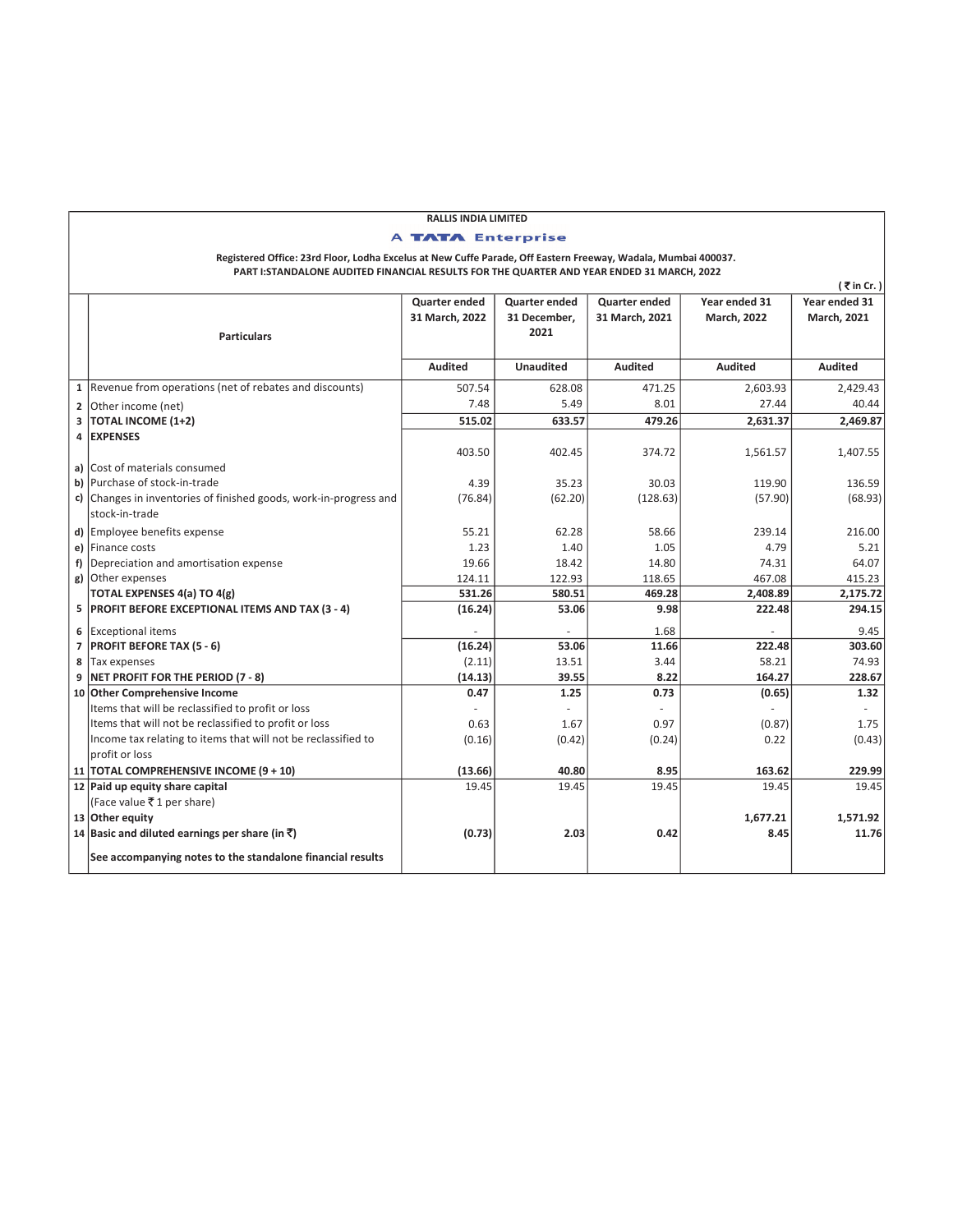|                                                                    |                      | $($ ₹ in Cr.)        |  |  |  |  |
|--------------------------------------------------------------------|----------------------|----------------------|--|--|--|--|
| PART II: STANDALONE AUDITED BALANCE SHEET AS AT 31 MARCH, 2022     |                      |                      |  |  |  |  |
|                                                                    | As at                | As at                |  |  |  |  |
| <b>Particulars</b>                                                 | 31 March,            | 31 March,            |  |  |  |  |
|                                                                    | 2022                 | 2021                 |  |  |  |  |
|                                                                    | Audited              | <b>Audited</b>       |  |  |  |  |
| <b>ASSETS</b><br><b>Non-current assets</b>                         |                      |                      |  |  |  |  |
| a)Property, plant and equipment                                    | 531.38               | 392.46               |  |  |  |  |
| b)Capital work-in-progress                                         | 55.73                | 105.71               |  |  |  |  |
| c)Investment property                                              | 0.12                 | 0.12                 |  |  |  |  |
| d)Right-of-use asset                                               | 32.45                | 31.74                |  |  |  |  |
| e)Goodwill on amalgamation                                         | 195.82               | 195.82               |  |  |  |  |
| f)Other Intangible assets                                          | 10.96                | 10.83                |  |  |  |  |
| g)Intangible assets under development                              | 74.33                | 58.77                |  |  |  |  |
| h)Financial assets                                                 |                      |                      |  |  |  |  |
| i)Investments                                                      | 3.18                 | 3.18                 |  |  |  |  |
| ii) Other financial assets                                         | 19.24                | 10.89                |  |  |  |  |
| i)Income-tax assets (Net)                                          | 93.03                | 88.04                |  |  |  |  |
| j)Other non-current assets                                         | 47.84                | 35.65                |  |  |  |  |
| <b>Total non-current assets</b>                                    | 1,064.08             | 933.21               |  |  |  |  |
|                                                                    |                      |                      |  |  |  |  |
| <b>Current assets</b>                                              |                      |                      |  |  |  |  |
| a)Inventories                                                      | 937.99               | 763.20               |  |  |  |  |
| b)Financial assets                                                 |                      |                      |  |  |  |  |
| i)Investments                                                      | 208.72               | 280.30               |  |  |  |  |
| ii)Trade receivables                                               | 445.94               | 406.28               |  |  |  |  |
| iii)Cash and cash equivalents                                      | 10.65                | 9.05                 |  |  |  |  |
| iv) Bank Balances other than (iii) above                           | 52.55                | 44.86                |  |  |  |  |
| v) Other financial assets                                          | 6.97                 | 7.52                 |  |  |  |  |
| c)Other current assets                                             | 127.00               | 138.84               |  |  |  |  |
| Assets classified as held for sale<br><b>Total current assets</b>  | 4.14                 | 4.14                 |  |  |  |  |
| <b>Total assets</b>                                                | 1,793.96<br>2,858.04 | 1,654.19<br>2,587.40 |  |  |  |  |
|                                                                    |                      |                      |  |  |  |  |
| <b>EQUITY AND LIABILITIES</b>                                      |                      |                      |  |  |  |  |
| Equity                                                             |                      |                      |  |  |  |  |
| a) Equity share capital                                            | 19.45                | 19.45                |  |  |  |  |
| b) Other equity                                                    | 1,677.21             | 1,571.92             |  |  |  |  |
| <b>Total equity</b>                                                | 1,696.66             | 1,591.37             |  |  |  |  |
| <b>Liabilities</b>                                                 |                      |                      |  |  |  |  |
| <b>Non-current liabilities</b>                                     |                      |                      |  |  |  |  |
| a)Financial liabilities                                            |                      |                      |  |  |  |  |
| <b>Borrowings</b>                                                  | 3.79                 | 7.78                 |  |  |  |  |
| Lease liabilities                                                  | 21.65                | 21.55                |  |  |  |  |
| b)Provisions                                                       | 37.87                | 26.87                |  |  |  |  |
| c)Deferred tax liabilities (Net)                                   | 21.33                | 25.29                |  |  |  |  |
| d) Other non-current liabilities                                   | 0.07                 | 0.08                 |  |  |  |  |
| <b>Total non-current liabilities</b>                               | 84.71                | 81.57                |  |  |  |  |
|                                                                    |                      |                      |  |  |  |  |
| <b>Current liabilities</b>                                         |                      |                      |  |  |  |  |
| a)Financial liabilities                                            |                      |                      |  |  |  |  |
| i)Borrowings                                                       | 54.16                | 33.83                |  |  |  |  |
| ii)Trade and other payables                                        |                      |                      |  |  |  |  |
| -total outstanding dues of micro enterprises and small enterprises | 12.67                | 17.35                |  |  |  |  |
| -total outstanding dues of creditors other than micro enterprises  | 739.86               | 578.71               |  |  |  |  |
| and small enterprises                                              |                      |                      |  |  |  |  |
| iii) Other financial liabilities                                   | 105.67               | 141.01               |  |  |  |  |
| iv)Lease liabilities                                               | 13.14                | 12.45                |  |  |  |  |
| b) Other current liabilities                                       | 140.39               | 112.74               |  |  |  |  |
| c)Provisions                                                       | 7.94                 | 14.26                |  |  |  |  |
| d)Income-tax liabilities (Net)                                     | 2.84                 | 4.11                 |  |  |  |  |
| <b>Total current liabilities</b>                                   | 1,076.67             | 914.46               |  |  |  |  |
| <b>Total liabilities</b>                                           | 1,161.38             | 996.03               |  |  |  |  |
| <b>Total equity and liabilities</b>                                | 2,858.04             | 2,587.40             |  |  |  |  |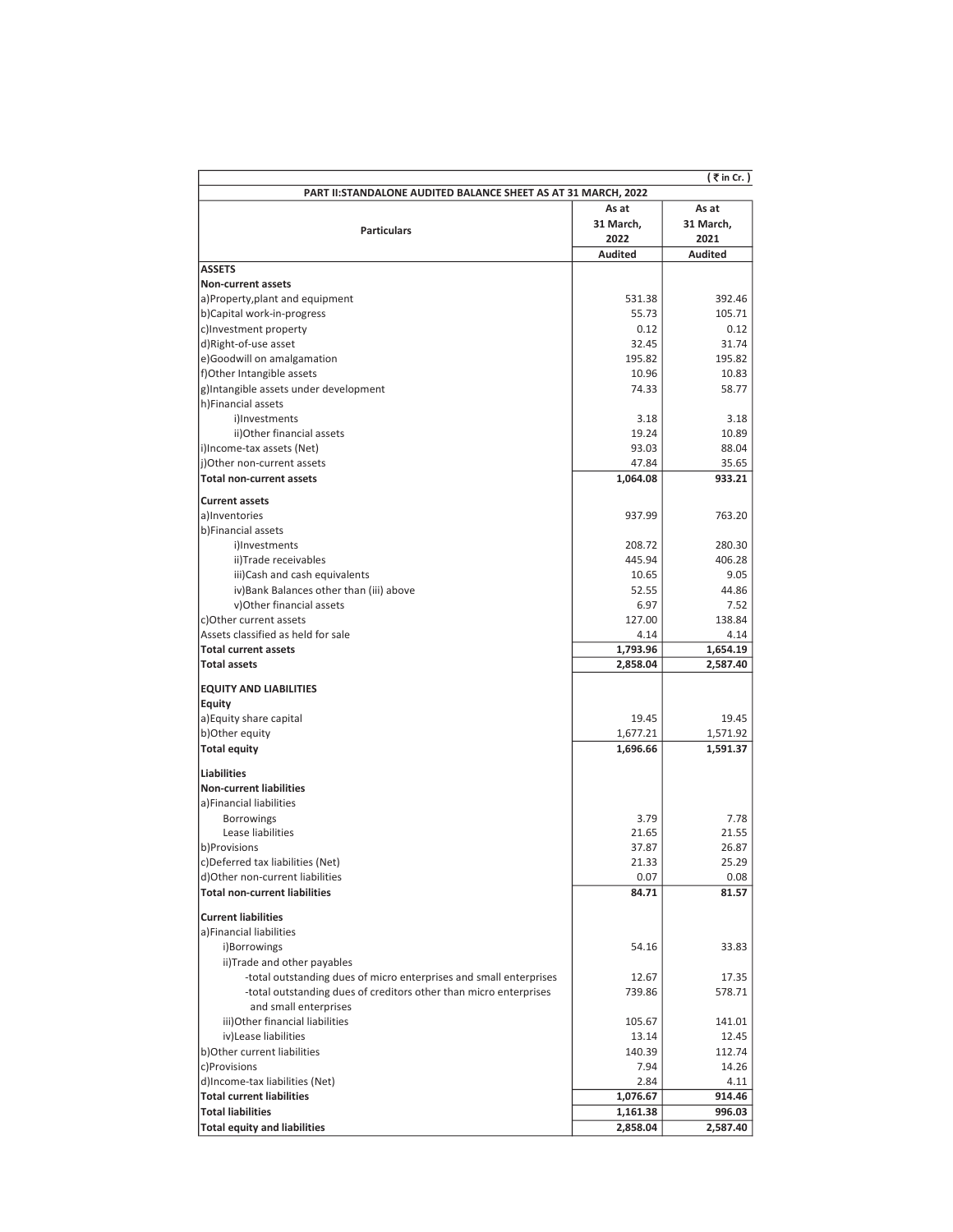|   | (₹in Cr.)<br>PART III: STANDALONE AUDITED STATEMENT OF CASH FLOWS FOR THE YEAR ENDED 31 MARCH, 2022              |                    |                    |  |  |  |
|---|------------------------------------------------------------------------------------------------------------------|--------------------|--------------------|--|--|--|
|   |                                                                                                                  |                    | For the year       |  |  |  |
|   |                                                                                                                  | ended 31           | ended              |  |  |  |
|   | <b>Particulars</b>                                                                                               | <b>March, 2022</b> | 31 March, 2021     |  |  |  |
|   |                                                                                                                  | <b>Audited</b>     | <b>Audited</b>     |  |  |  |
| A | CASH FLOW FROM OPERATING ACTIVITIES:                                                                             |                    |                    |  |  |  |
|   | Profit before tax<br>Adjustments for:                                                                            | 222.48             | 303.60             |  |  |  |
|   | Finance costs                                                                                                    | 4.79               | 5.21               |  |  |  |
|   | Depreciation and amortisation expense                                                                            | 74.31              | 64.07              |  |  |  |
|   | Interest income                                                                                                  | (3.06)             | (6.39)             |  |  |  |
|   | Dividend income                                                                                                  | (0.05)             | (0.04)             |  |  |  |
|   | Fair valuation gain/(loss) on investment in Mutual fund<br>Gain on redemption of current investments             | 2.11<br>(13.84)    | (2.96)<br>(12.18)  |  |  |  |
|   | Credit balances written back                                                                                     | (1.73)             | (4.94)             |  |  |  |
|   | Allowance for doubtful debts (net)                                                                               | 7.17               | 5.38               |  |  |  |
|   | Advances written off                                                                                             | 0.29               |                    |  |  |  |
|   | Provision for Impairment of Intangible assets and intangible assets under development                            | 7.59               | 6.58               |  |  |  |
|   | Impairment of Intangible assets and intangible assets under development written off                              | 0.34               |                    |  |  |  |
|   | Provision for Directors pension liability (net)<br>Provision for supplemental pay (net)                          | (0.31)<br>0.88     | 0.66<br>0.49       |  |  |  |
|   | Provision for gratuity (net)                                                                                     | 1.58               | (3.98)             |  |  |  |
|   | Provision for compensated absences (net)                                                                         | 1.66               | 2.57               |  |  |  |
|   | Mark-to-market (Gain) / loss on forward contract                                                                 | 0.54               | 0.72               |  |  |  |
|   | Net unrealised foreign exchange loss                                                                             | 2.36               | 1.77               |  |  |  |
|   | (Gain) on disposal of property, plant and equipment and investment property                                      | 2.49               | (8.96)             |  |  |  |
|   | Provision for Impairment on Investment in subsidiary written back                                                | (3.37)             |                    |  |  |  |
|   | Loss on liquidation of subsidiary<br>Operating profit before working capital changes                             | 2.76<br>308.99     | 351.60             |  |  |  |
|   | Movements in working capital:                                                                                    |                    |                    |  |  |  |
|   | (Increase)/ Decrease in trade receivables                                                                        | (46.25)            | 37.92              |  |  |  |
|   | (Increase) in inventories                                                                                        | (174.69)           | (63.99)            |  |  |  |
|   | (Increase) in other financial assets                                                                             | (6.28)             | (0.68)             |  |  |  |
|   | Decrease / (Increase) in other assets                                                                            | 4.87               | (31.06)            |  |  |  |
|   | Increase/ (Decrease) in trade payables<br>(Decrease) / Increase in other financial liabilities                   | 155.18<br>(35.40)  | (37.68)<br>41.99   |  |  |  |
|   | Increase/(Decrease) in other liabilities                                                                         | 27.64              | (7.30)             |  |  |  |
|   | <b>CASH GENERATED FROM OPERATIONS</b>                                                                            | 234.06             | 290.80             |  |  |  |
|   | Income taxes paid (Net of refunds)                                                                               | (68.20)            | (74.56)            |  |  |  |
|   | NET CASH FLOWS GENERATED FROM OPERATING ACTIVITIES (A)                                                           | 165.86             | 216.24             |  |  |  |
| B | CASH FLOW FROM INVESTING ACTIVITIES:                                                                             |                    |                    |  |  |  |
|   | Interest received                                                                                                | 3.20               | 4.97               |  |  |  |
|   | Dividend received                                                                                                | 0.05               | 0.04               |  |  |  |
|   | Purchase of current investments                                                                                  | (665.01)           | (630.03)           |  |  |  |
|   | Proceeds from liquidation of Investment in subsidiary                                                            | 0.61               |                    |  |  |  |
|   | Proceeds from sale of long term investments                                                                      |                    | 0.63               |  |  |  |
|   | Proceeds from sale of current investments<br>Payments for purchase of property, plant and equipment              | 748.31<br>(156.15) | 663.54<br>(142.77) |  |  |  |
|   | (including adjustments on account of capital work-in-progress,                                                   |                    |                    |  |  |  |
|   | capital creditors and capital advances)                                                                          |                    |                    |  |  |  |
|   | Payments for intangible assets                                                                                   | (28.87)            | (25.72)            |  |  |  |
|   | Proceeds from disposal of property, plant and equipment and investment property                                  | 4.45               | 10.65              |  |  |  |
|   | Investments in bank deposits                                                                                     | (9.52)             | (42.87)            |  |  |  |
|   | NET CASH FLOWS (USED IN) INVESTING ACTIVITIES (B)                                                                | (102.93)           | (161.56)           |  |  |  |
| c | <b>CASH FLOW FROM FINANCING ACTIVITIES:</b>                                                                      |                    |                    |  |  |  |
|   | Repayment of long-term borrowings (including current maturities)                                                 | (3.78)             | (4.11)             |  |  |  |
|   | Proceeds from short-term borrowings                                                                              | 24.66              | 68.34              |  |  |  |
|   | Repayment of short-term borrowings                                                                               | (4.66)             | (63.84)            |  |  |  |
|   | Payment of lease liabilities                                                                                     | (17.47)            | (16.89)            |  |  |  |
|   | Dividend paid on equity shares                                                                                   | (58.51)<br>(1.85)  | (48.78)            |  |  |  |
|   | Interest paid<br>Bank balances in dividend account                                                               | 0.17               | (2.30)<br>0.16     |  |  |  |
|   | NET CASH FLOWS (USED IN) FINANCING ACTIVITIES (C)                                                                | (61.44)            | (67.42)            |  |  |  |
|   | NET INCREASE / (DECREASE) IN CASH AND CASH EQUIVALENTS (A) + (B) + (C)                                           | 1.49               | (12.74)            |  |  |  |
|   |                                                                                                                  |                    |                    |  |  |  |
|   | CASH AND CASH EQUIVALENTS AT THE BEGINNING OF THE YEAR                                                           |                    |                    |  |  |  |
|   | Cash in hand                                                                                                     | 0.02               | 0.03               |  |  |  |
|   | Balances with banks in current account and deposit account<br>Bank overdrafts and cash credit facility (secured) | 9.03<br>(0.05)     | 45.83<br>(24.12)   |  |  |  |
|   | CASH AND CASH EQUIVALENTS                                                                                        | 9.00               | 21.74              |  |  |  |
|   | Net Cash and cash equivalents as per Cash flow statement                                                         | 10.49              | 9.00               |  |  |  |
|   | CASH AND CASH EQUIVALENTS AT THE END OF THE YEAR                                                                 |                    |                    |  |  |  |
|   | Cash in hand                                                                                                     | 0.02               | 0.02               |  |  |  |
|   | Balances with banks in current account and deposit account                                                       | 10.64              | 9.03               |  |  |  |
|   | Bank overdrafts and cash credit facility (secured)                                                               | (0.17)             | (0.05)             |  |  |  |
|   | CASH AND CASH EQUIVALENTS                                                                                        | 10.49              | 9.00               |  |  |  |